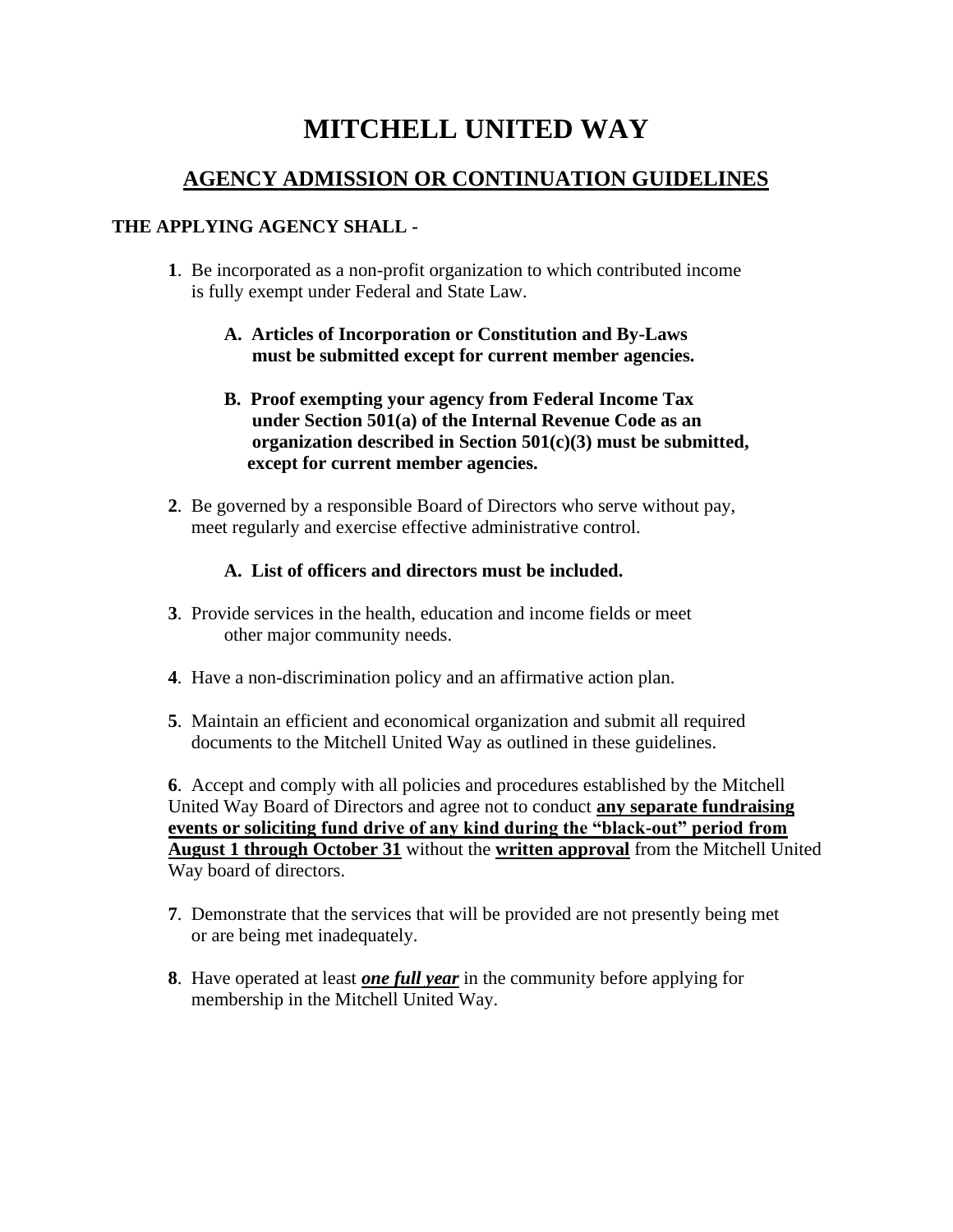#### **Agency Admission or Continuation Guidelines (continued)**

- **9**. Have its Board of Directors approve the application and have the application *signed by the board president and the agency director*.
- **10.** Cooperate with members of the Mitchell United Way Evaluation Committee so they can make a recommendation to the Mitchell United Way board of directors. The applying agency may be requested to have a representative meet with the respective Evaluation Committee.
- **11.** Submit along with the application the most recent Income Statement, Balance Sheet, Current Operating Budget and Audit information, if available.
- **12.** Submit the Mitchell United Way **Summary Information** and **Budget Form** which makes up the **Official Application Forms**. *The forms that are furnished by Mitchell United Way must be the ones used.* **If it is necessary that additional information or explanation of any item must be made for any line item attach it to the application.**
- **13.** Be advised by a Mitchell United Way representative if you have been accepted as a member and the amount approved for your agency no later than August 31 of the year preceding the year funds have been applied for.
- **14.** *(new agency)* may be required to appear before the Mitchell United Way Presidents Council in order to be considered for recommendation of membership to the full board of directors. The agency will be notified of acceptance or rejection when that decision is made by the Mitchell United Way Executive Director.

## **NOTE:** *If your organization meets the guidelines outlined proceed with filling out the Mitchell United Way Application Forms.*

 *The Mitchell United Way Official Application Forms and any literature, brochures or supplemental information must be submitted in original form by the Mitchell United Way deadlines listed below.*

*New Agencies not already partnered with the United Way need to have their applications in by April 27, 2022.*

*Current Agencies must submit their applications by May 27, 2022.*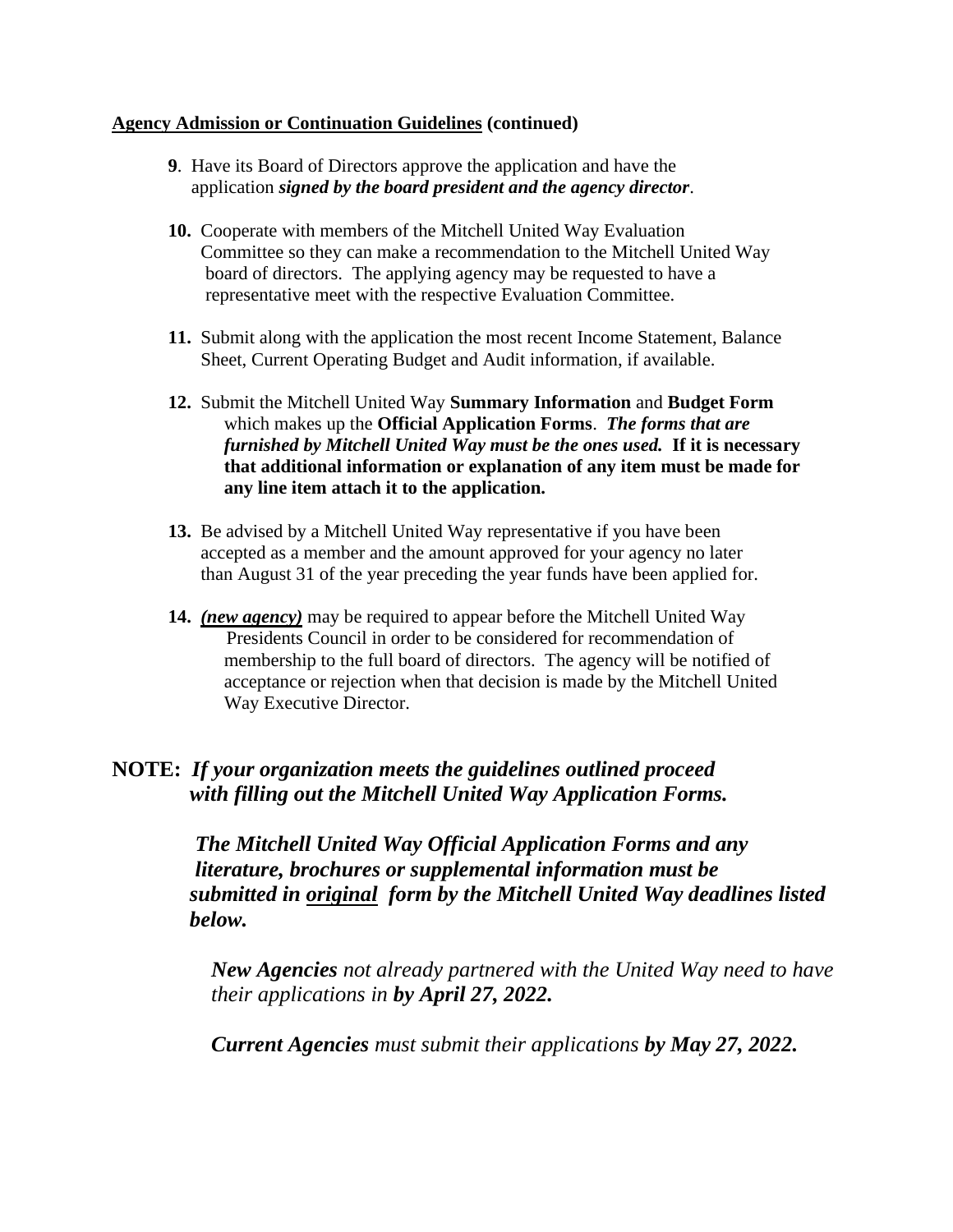# Mitchell United Way Official Application Forms

Agency:

Address:

Telephone Number:

For the Fiscal Year

to

Submitted to the Mitchell United Way

Date: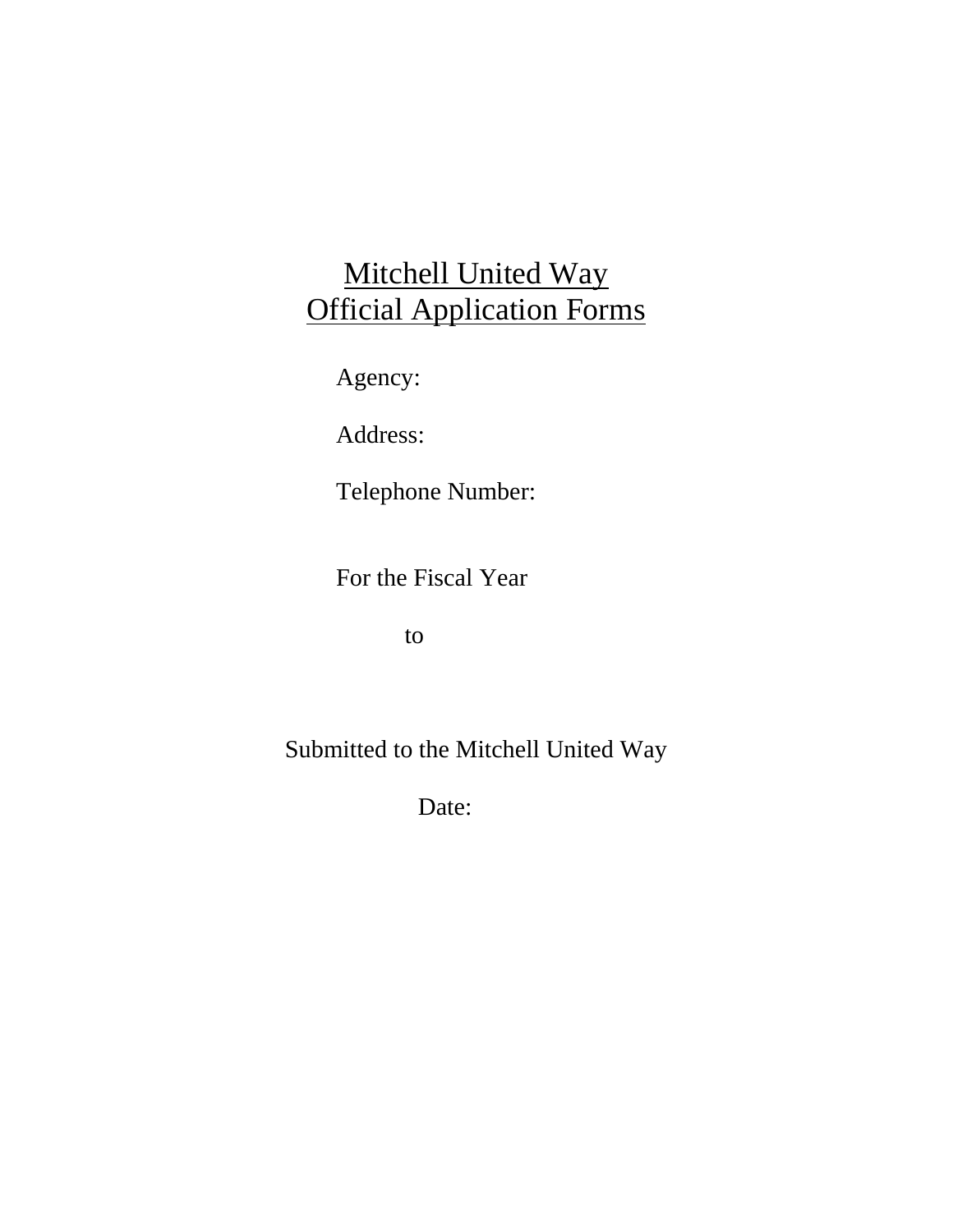# Mitchell United Way

### **Summary Information**

| Name of Organization _______                                                             |
|------------------------------------------------------------------------------------------|
| Address_______                                                                           |
| Name of Executive Director                                                               |
| Date Organized                                                                           |
| Date affiliated with the United Way                                                      |
| 1. Agency Objective/ Purpose: (describe in complete detail)                              |
|                                                                                          |
| 2. What Programs/Services does your Agency provide?                                      |
|                                                                                          |
|                                                                                          |
| 3. Target Population served: (Age, Gender, Special Interest, etc.)                       |
| 4. Number of unduplicated individual units served in this United Way Area:               |
| (3 years ago _______ 2 years ago _______ Last year ______)                               |
| 5. Geographic Area Covered:                                                              |
| 6. Does the Agency anticipate improved services or consolidations/mergers in the future? |
| 7. How will this be financed?                                                            |

8. What Supplementary Fundraising activities does the Agency conduct? Activity:

Net \$ Results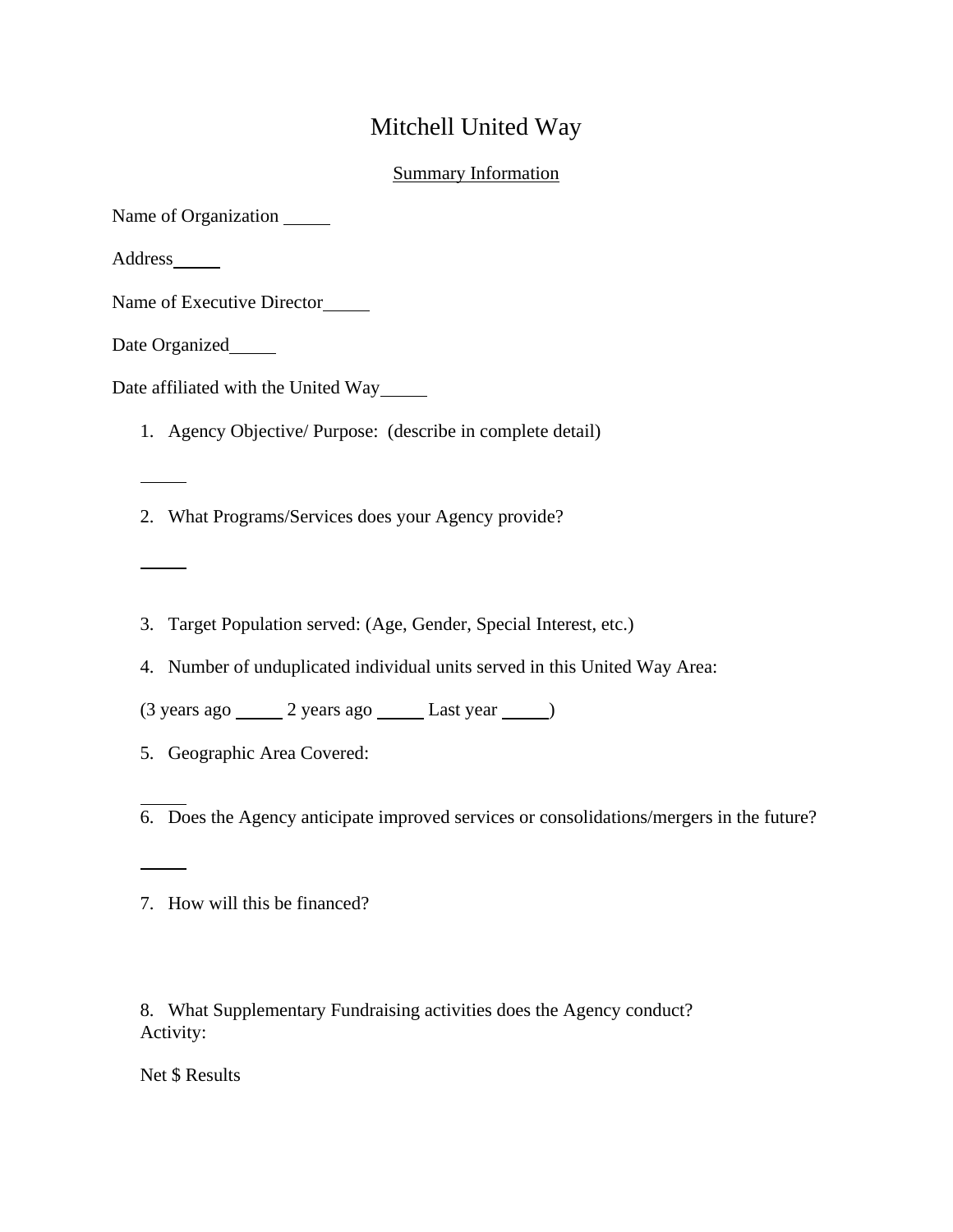### Area Covered

### Month conducted

| <b>Financial Highlights</b>            | Last year | This year | Next year |
|----------------------------------------|-----------|-----------|-----------|
| Total support & revenue All sources    |           |           |           |
| (BF 1: Line 1-13)                      |           |           |           |
| Total expenses                         |           |           |           |
| (BF 1: Line 14-30)                     |           |           |           |
| Net Gain or Loss                       |           |           |           |
| (BF 1: Line 37)                        |           |           |           |
| Allocation requested from this United  |           |           |           |
| Way                                    |           |           |           |
| Allocation requested from other United |           |           |           |
| Way                                    |           |           |           |

# Agency Budget Form

| Description                                           | Fiscal 20 | Fiscal 20 | Fiscal 20 |
|-------------------------------------------------------|-----------|-----------|-----------|
|                                                       | Last year | This year | Next year |
|                                                       | Actual    | budgeted  | proposed  |
| <b>Support Revenue and Expenses</b>                   |           |           |           |
| 1. Allocation From this United Way                    |           |           |           |
| Public Support & Revenue (2-14)                       |           |           |           |
| 2. Contributions                                      |           |           |           |
| 3. Special events                                     |           |           |           |
| 4. Legacies & Bequests (Unrestricted)                 |           |           |           |
| 5. Contributed by Assoc. Organizations                |           |           |           |
| 6. Allocated by other United Ways                     |           |           |           |
| 7. Fees- Grants from Government agencies              |           |           |           |
| 8. Membership dues                                    |           |           |           |
| 9. Program Service Fees & net revenue                 |           |           |           |
| 10. Sale of Materials                                 |           |           |           |
| 11. Investment Income (Other then related foundation) |           |           |           |
| 12. Support form related foundation                   |           |           |           |
| 13. Miscellaneous Revenue                             |           |           |           |
| 14. Total Support and Revenue                         |           |           |           |
| <b>Expenses (Line 15 through 30)</b>                  |           |           |           |
| (Do not include depreciation)                         |           |           |           |
| 15. Salaries                                          |           |           |           |
| 16. Employee Benefits                                 |           |           |           |
| 17. Payroll Taxes, Etc.                               |           |           |           |
| 18. Professional Fees                                 |           |           |           |